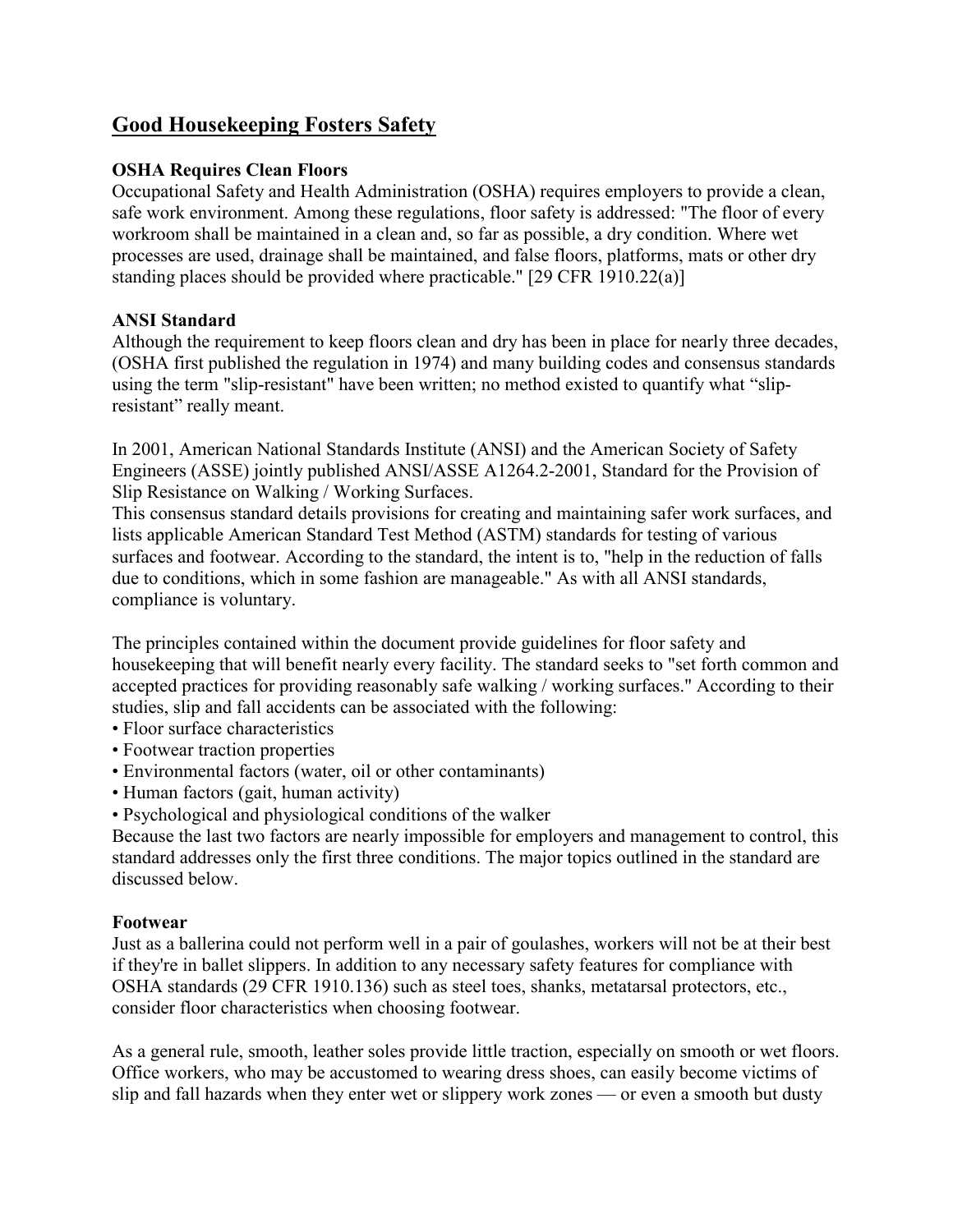concrete floor in the warehouse. If this is a possibility, consider posting signs or notices on office doors or at work area entrances to remind them of this potential hazard, or consider offering overshoes that can be slipped on to provide traction.

When selecting footwear, the standard suggests considering not only the slip resistance a shoe or boot will provide, but also the tread design, harness of the sole, shape of the sole and heel, abrasion resistance, oil resistance, chemical and heat resistance. Mats and Runners

Marble, tile, linoleum, un-brushed concrete, treated wood: although each has a unique look and feel, they are all very slippery when wet. When it rains or snows, moisture is inevitably tracked in with workers. Placing mats or floor runners at building entrances helps remove excess moisture, which can lead to slip and fall accidents. According to the standard, "as a rule of safe practice, footprints or water prints should not be seen on the floor beyond the last mat of an entrance."

The longer the runner or entrance mat, the greater the likelihood that it will dry workers' feet before they step off of it.

Stairs can be another area of concern when inclement weather hits. If stairs are — or could become — slippery, consider applying non-slip paints, or grit-coated adhesive strips to increase traction.

Consider absorbent mats or runners for other areas of the facility as well. For example, absorbent mats can be used in aisle ways near machines that overspray; in process areas; or anywhere contaminants threaten to make a working / walking surface slick. Mats may be appropriate near water fountains, coffee areas, sinks, and "other areas where spills may occur and are part of the workplace."

## **Housekeeping**

Stocking supplies and having a dedicated maintenance staff isn't enough. A written program detailing everyone's responsibilities must be created and implemented to maintain safe walking / working surfaces. "The program should describe materials, equipment, scheduling, methods and training of those conducting housekeeping" according to the standard.

If employees are not currently responsible for housekeeping, some may not be too excited to add housekeeping functions to their list of daily tasks. Combat this by providing a vivid picture of the desired outcome: no slip and fall injuries.

Even if training is a success, steps need to be taken to make it as easy as possible to perform these functions. Who has time to go running all the way across the building for a spill kit to absorb a spill at the loading dock?

Stocking spill kits, signs, mats and other supplies in spill-prone areas throughout the facility will help everyone do their part to clean up or at least notify others of hazards. This training can often be incorporated into corporate HAZCOM (29 CFR 1910.1200) or Spill Response (29 CFR 1910.120) trainings, and is a great lesson for all employees, not just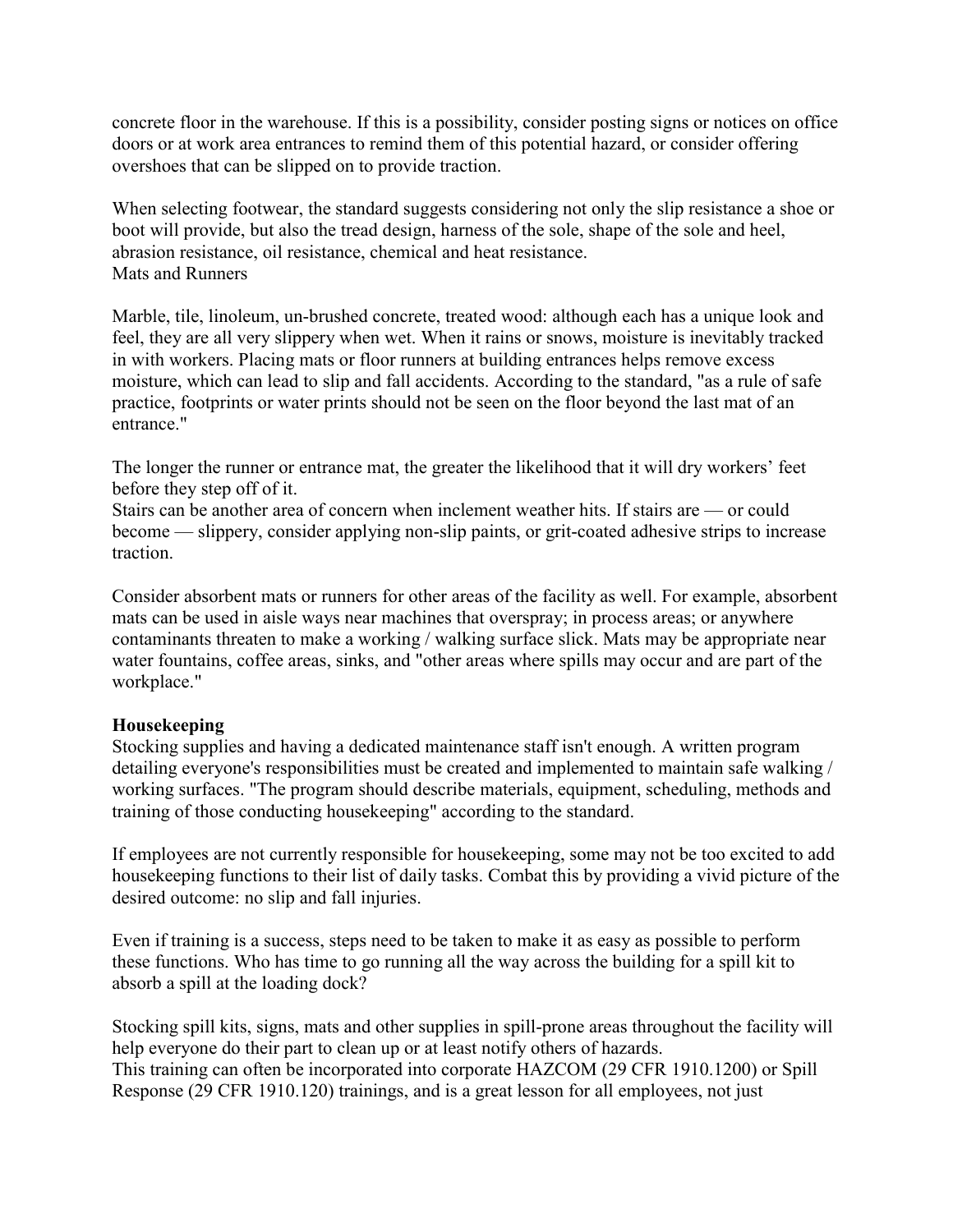maintenance or line workers. A coffee spill on the tiled floor in the executive offices can cause an accident just as serious as slipping on an oily floor near a drill press.

## **Warnings**

Sometimes, unexpected events, such as a ruptured process feed line, or a roof leak after a major storm can create hazards; necessitating barricades, diverters or other forms of warning to keep everyone safe until the problem is corrected and the floor is again clean and safe.

According to the standard, "If a slip / fall hazard cannot be eliminated or until appropriate hazard control measure can be implemented, a visual hazard-alert warning message should be provided or access control of the area should be used to control employees entering the hazard area." Stanchions, signs, warning tape or other forms of barricades can help define safe perimeters, especially in the event of a spill of hazardous materials. To contain spills, "scupper curbing, dikes, drip pans and operational enclosures" can be used to keep spillage out of walkways until trained employees can mitigate the spill and the area is restored to a safe condition.

## **Controlled Access**

Train employees to know their limits. Although all employees should be encouraged to keep their work areas clean and dry to whatever extent is reasonable, unless they have been properly trained to do so, employees should not assist in hazardous spill cleanups. Untrained employees, such as office workers or visitors, should also be prevented from entering hazard prone areas, such as wet processing lines, without an escort who has been trained to look for hazards and point them out to anyone who is being taken through the area.

## **Selection and/or Treatment of Surfaces**

Improving the traction of a slippery floor is one way to reduce slip / fall incidents. Sometimes, this can be as simple as changing floor cleaning products. More often, though, it takes a little more effort. "Where it is not practical to replace flooring, etching, scoring, grooving, brushing, appliqués, coatings and other such techniques shall be used to provide acceptable slip resistance," according to the standard.

For concrete floors in work areas, non-slip paints can be applied to increase traction. These paints are available in many different grades and colors; and can be used not only in walking areas, but also on ramps, in loading areas, and in areas where harsh chemicals are handled. Most are also formulated to be easy to clean with common cleaning equipment, such as mops and floor scrubbers. In areas where you want the natural beauty of a floor to show; clear, non-abrasive coatings can be applied to the surface.

After coatings, finishes, etc. have been installed; cleaning plays a major role in determining whether or not the floor will maintain its desired properties. No finish will last forever, but improper cleaning lessens the life span of even the toughest floor preparations.

Using the wrong detergent, using too much detergent, using dirty mops, etc. can also contribute to less than desirable results. When in doubt, contact the manufacturer of the floor preparation for cleaning recommendations. In addition, see what the manufacturer of the cleaning chemicals